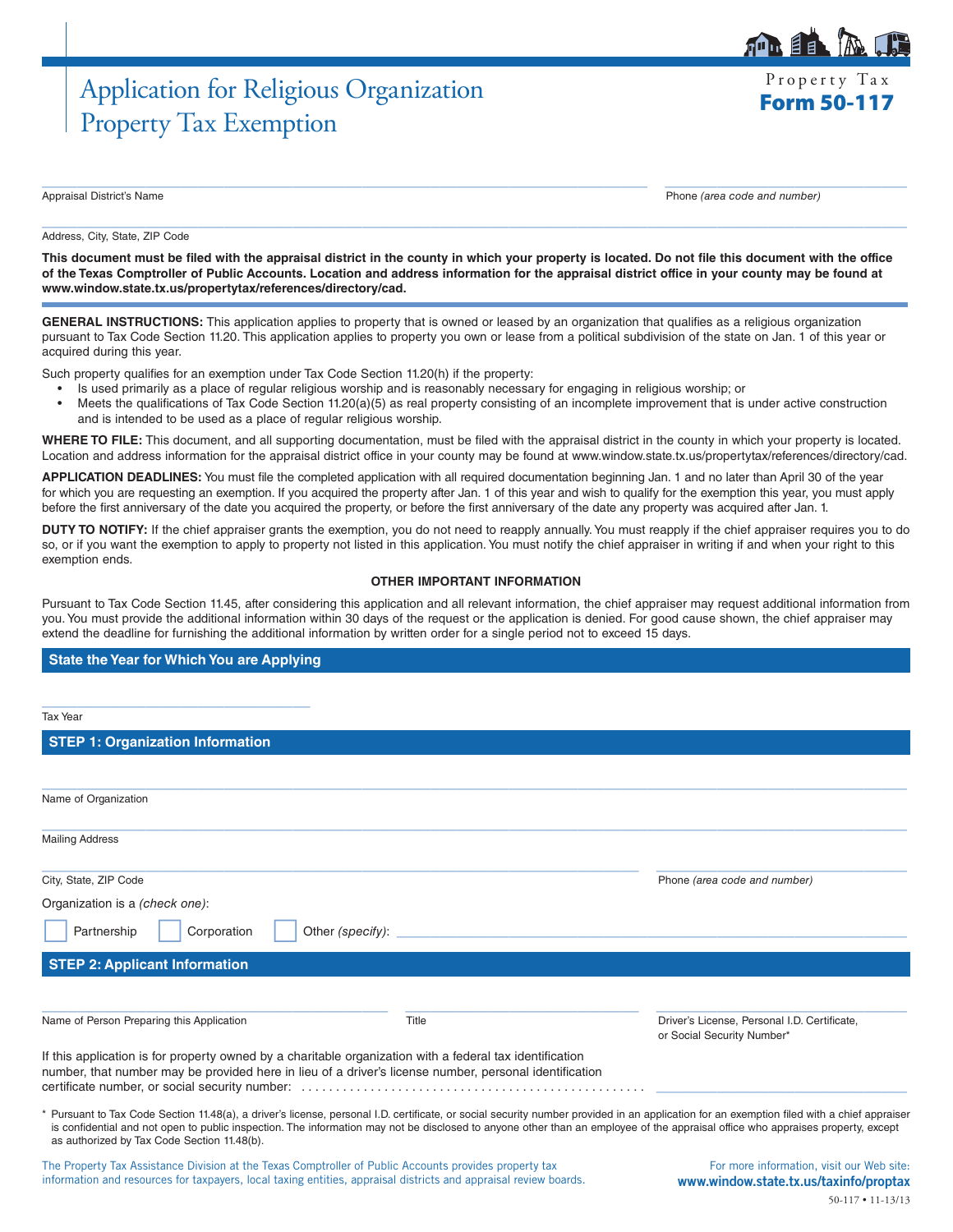

### **STEP 3: Property Information**

- Attach one Schedule AR form for **each** parcel of real property to be exempt.
- Attach one Schedule BR form listing **all** personal property to be exempt.
- Attach one Schedule LR form for **each** parcel of land to be exempt.

## **STEP 4: Questions About the Organization**

Attach a copy of the charter, bylaws or other documents adopted by the organization which govern its affairs.

| 1. Is the organization organized and operated primarily for the purpose of engaging in religious                                                                                                                                                                                                                                                             | Yes | No |
|--------------------------------------------------------------------------------------------------------------------------------------------------------------------------------------------------------------------------------------------------------------------------------------------------------------------------------------------------------------|-----|----|
| 2. Does the organization operate in such a manner that does not result in the accrual of distributable profits,                                                                                                                                                                                                                                              | Yes | No |
| 3. Does the organization use its assets in performing its religious functions or the religious                                                                                                                                                                                                                                                               | Yes | No |
| 4. Does the organization's charter, by laws, or other regulation adopted by the organization direct that on the<br>discontinuance of the organization, the organization's assets are to be transferred to the State of Texas, the<br>United States or to an educational, religious, charitable or other similar organization that is qualified for exemption | Yes | No |
| If yes, give the page and paragraph numbers. Page __________<br>Paragraph                                                                                                                                                                                                                                                                                    |     |    |

## **STEP 5: Certification and Signature**

By signing this application, you designate the property described in the attached Schedules AR, BR and LR, if applicable, as the property against which the exemption for religious organizations may be claimed in the appraisal district. You certify that the information provided in this application is true and correct to the best of your knowledge and belief.

| print<br>here |                      |       |
|---------------|----------------------|-------|
|               | <b>Print Name</b>    | Title |
| sign<br>here  |                      |       |
|               | Authorized Signature | Date  |

**If you make a false statement on this application, you could be found guilty of a Class A misdemeanor or a state jail felony under Penal Code Section 37.10.**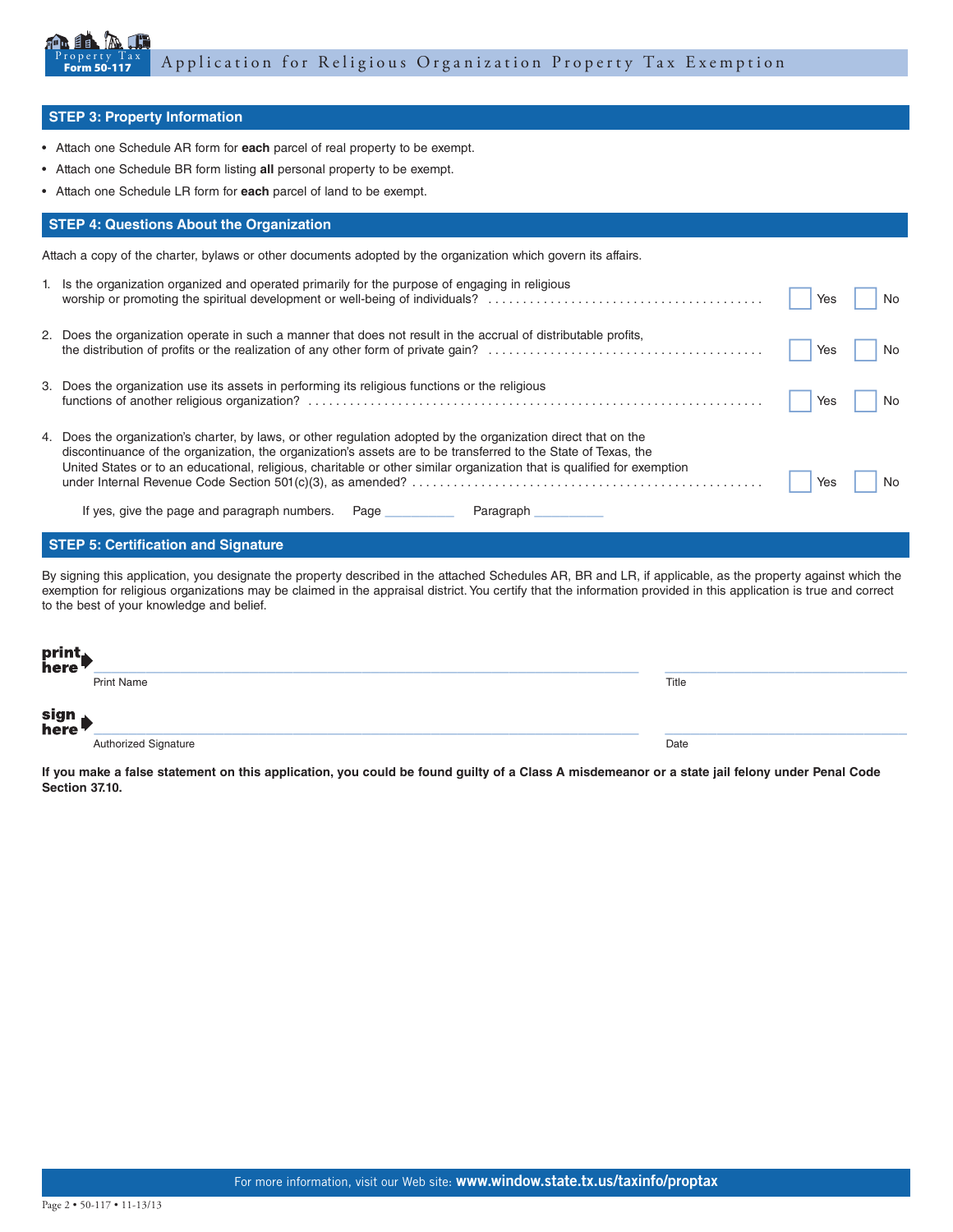

Complete one Schedule AR form for **each** parcel of real property to be exempt. List only property owned by the organization. Attach all completed schedules to the application for exemption.

| Name of Property Owner*                                                                                                                                                    |            |  |
|----------------------------------------------------------------------------------------------------------------------------------------------------------------------------|------------|--|
| Address, City, State, ZIP Code                                                                                                                                             |            |  |
| Legal Description (if known)<br>Appraisal District Account Number (if known)<br>* If owner is state or political subdivision of the state, attach copy of lease agreement. |            |  |
| <b>Type of Property</b>                                                                                                                                                    |            |  |
| Actual place of religious worship                                                                                                                                          |            |  |
|                                                                                                                                                                            | Yes<br>No. |  |
|                                                                                                                                                                            |            |  |
| If under physical preparation, check which activity the organization has done. (Check all that apply.)                                                                     |            |  |
| Architectural work<br>Soil testing<br>Site improvement work                                                                                                                |            |  |
| Engineering<br>Land clearing activities<br>Environmental or land use study                                                                                                 |            |  |
| 2.                                                                                                                                                                         | Yes<br>No. |  |
| З.                                                                                                                                                                         | Yes<br>No. |  |
| 4.                                                                                                                                                                         | Yes<br>No. |  |
| If yes, attach a statement describing use of the revenue.                                                                                                                  |            |  |
|                                                                                                                                                                            | Yes<br>No. |  |
| Clergy residence                                                                                                                                                           |            |  |
| 1.                                                                                                                                                                         | Yes<br>No. |  |
| Is the property occupied by persons whose principal occupation is to serve in the organization's clergy?<br>2.                                                             | Yes<br>No. |  |
| З.                                                                                                                                                                         | Yes<br>No. |  |
| How much land is used for the residence?<br>4.                                                                                                                             |            |  |
|                                                                                                                                                                            | Yes<br>No. |  |
| Foreclosure sale property held by endowment fund                                                                                                                           |            |  |
| Was the property acquired by foreclosure to protect a bond or mortgage held by endowment fund and used exclusively<br>1.<br>No.<br>Yes                                     |            |  |
| If yes, what was the date of the foreclosure sale?                                                                                                                         |            |  |
| Property leased by a school qualified under Tax Code Section 11.21.                                                                                                        |            |  |
| Land owned for the purpose of expansion of regular religious worship or construction of a new place of regular worship. Complete Schedule LR.                              |            |  |

Form 50-117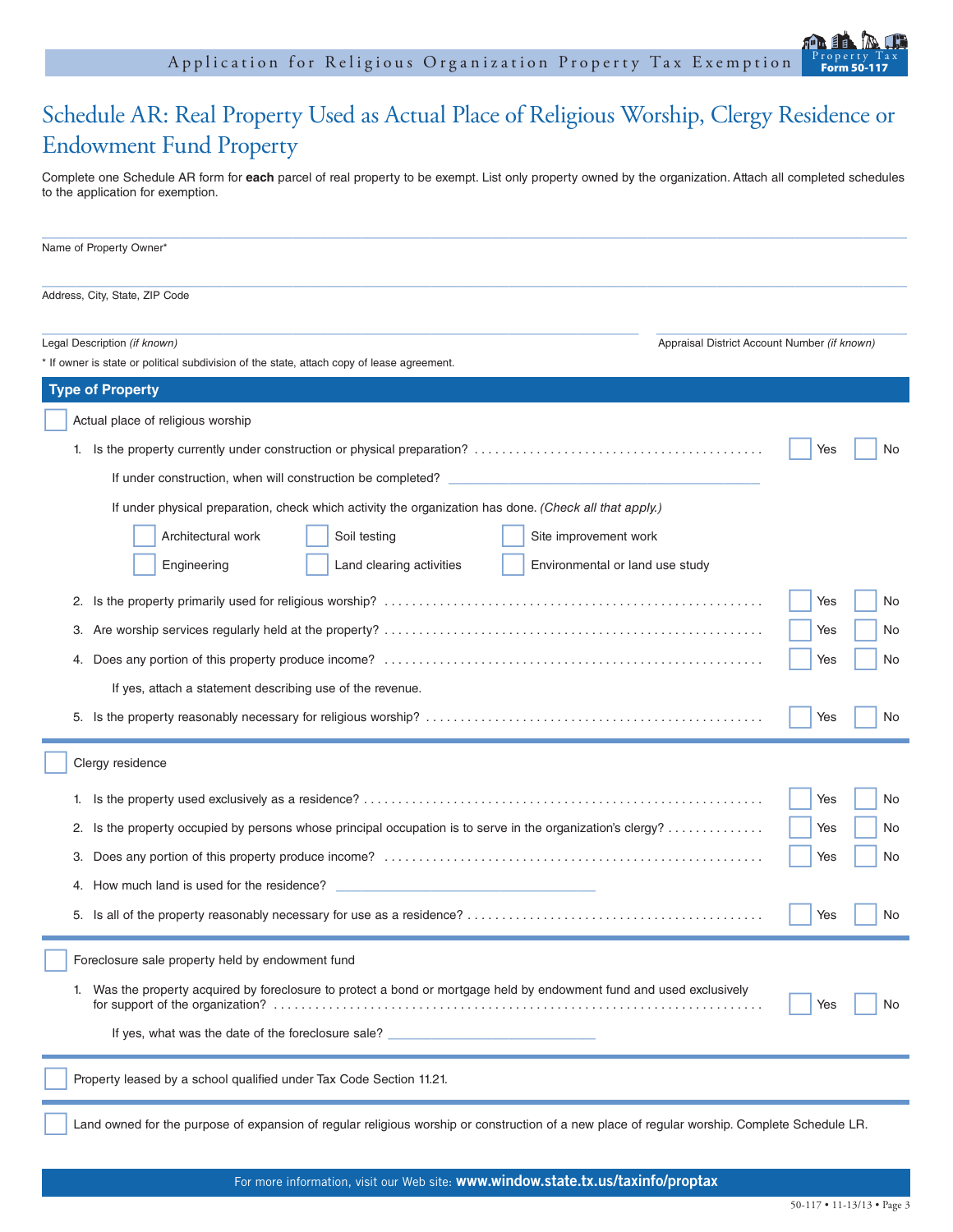## Schedule BR: Personal Property Used at Actual Place of Religious Worship or Clergy Residence

Complete one Schedule BR form for **all** personal property to be exempt. List only property owned by the organization that is reasonably necessary for worship at the place of religious worship or for use at a residence for a clergy member. Continue on additional pages if necessary. Attach completed schedule to the application for exemption.

 $\_$  ,  $\_$  ,  $\_$  ,  $\_$  ,  $\_$  ,  $\_$  ,  $\_$  ,  $\_$  ,  $\_$  ,  $\_$  ,  $\_$  ,  $\_$  ,  $\_$  ,  $\_$  ,  $\_$  ,  $\_$  ,  $\_$  ,  $\_$  ,  $\_$  ,  $\_$  ,  $\_$  ,  $\_$  ,  $\_$  ,  $\_$  ,  $\_$  ,  $\_$  ,  $\_$  ,  $\_$  ,  $\_$  ,  $\_$  ,  $\_$  ,  $\_$  ,  $\_$  ,  $\_$  ,  $\_$  ,  $\_$  ,  $\_$  ,

Name of Property Owner\*

 $\_$  ,  $\_$  ,  $\_$  ,  $\_$  ,  $\_$  ,  $\_$  ,  $\_$  ,  $\_$  ,  $\_$  ,  $\_$  ,  $\_$  ,  $\_$  ,  $\_$  ,  $\_$  ,  $\_$  ,  $\_$  ,  $\_$  ,  $\_$  ,  $\_$  ,  $\_$  ,  $\_$  ,  $\_$  ,  $\_$  ,  $\_$  ,  $\_$  ,  $\_$  ,  $\_$  ,  $\_$  ,  $\_$  ,  $\_$  ,  $\_$  ,  $\_$  ,  $\_$  ,  $\_$  ,  $\_$  ,  $\_$  ,  $\_$  ,

Legal Description *(if known)* Appraisal District Account Number *(if known)* Appraisal District Account Number *(if known)* 

\* If owner is state or political subdivision of the state, attach copy of lease agreement.

| Item | Location |
|------|----------|
|      |          |
|      |          |
|      |          |
|      |          |
|      |          |
|      |          |
|      |          |
|      |          |
|      |          |
|      |          |
|      |          |
|      |          |
|      |          |
|      |          |
|      |          |
|      |          |
|      |          |
|      |          |
|      |          |
|      |          |
|      |          |
|      |          |
|      |          |